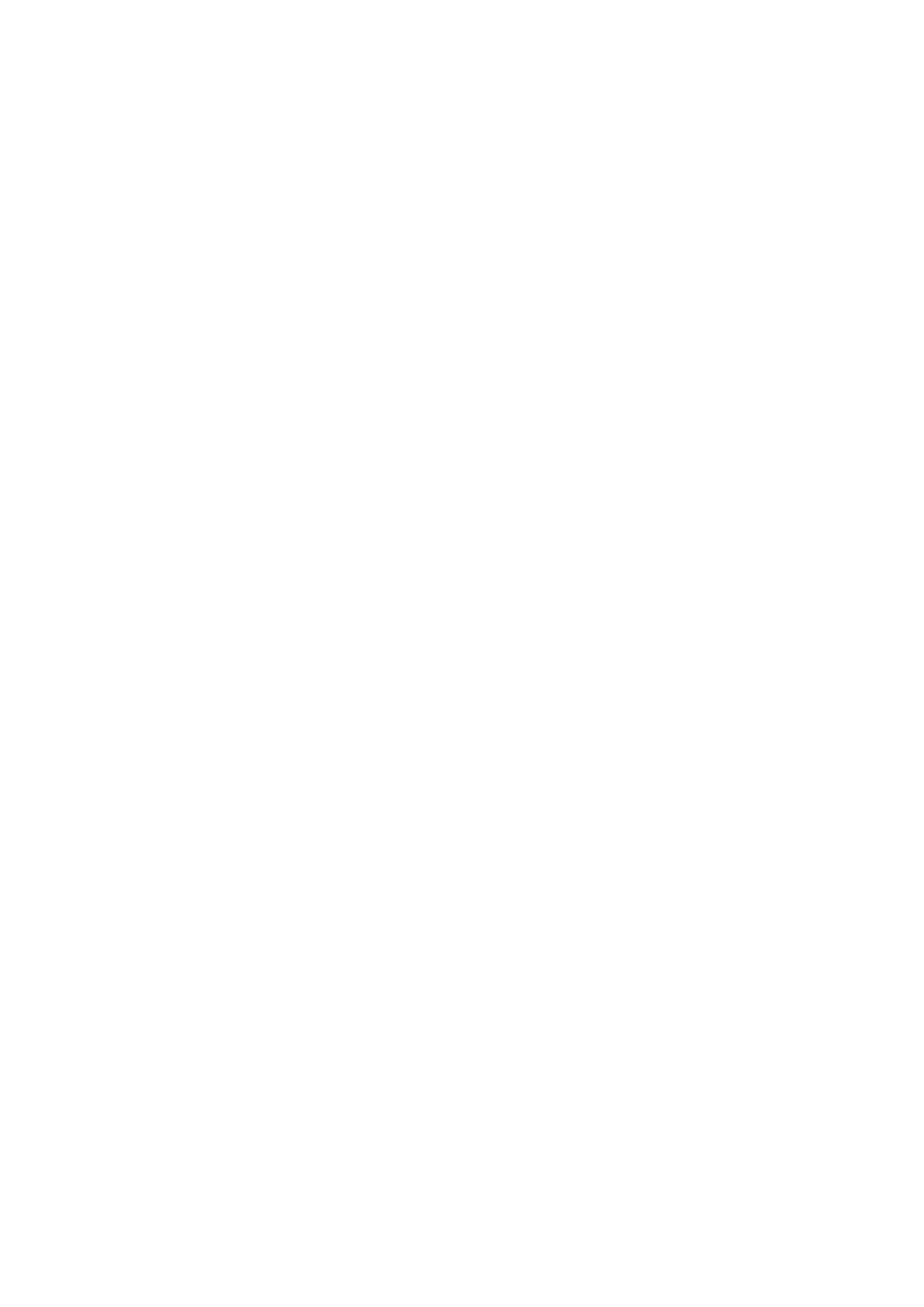

*(under BRC Rules) THREE STAR SHOW (under BRC Rules) at the Driffield Showground, Kelleythorpe, Driffield, YO25 9DN*

> *All entries to: Mrs CAROL MOORE 9 Westgate Meadows, Nafferton Driffield, East Yorkshire, YO25 4LZ*

*POSTAL ENTRIES PREFERRED BUT Telephone entries accepted: 01377 257351*

# *ENTRIES CLOSE MONDAY 4 th JULY 2022*

*All exhibits to be penned by 9.30 a.m. Judging at 10am prompt* 

## *Prize Money: 1st - £5, 2 nd - £3, 3 rd - £2 in all classes*

#### *Best in Show £20, Runner Up £15.*

*Entry fee: £2.00 Breed class only or £3.500 block entry Exhibitors pass with entries to the value of £7.00 or more per exhibitor Exhibitors fee 50p (Juniors classes free – no prize money, rosettes only)*

*Judging 10.00 a.m. prompt*

*ALL CHEQUES MADE PAYABLE TO: "DRIFFIELD SHOWGROUND EVENTS LTD"* 



 *Company number 3243762 Charity Registration Number 1068658*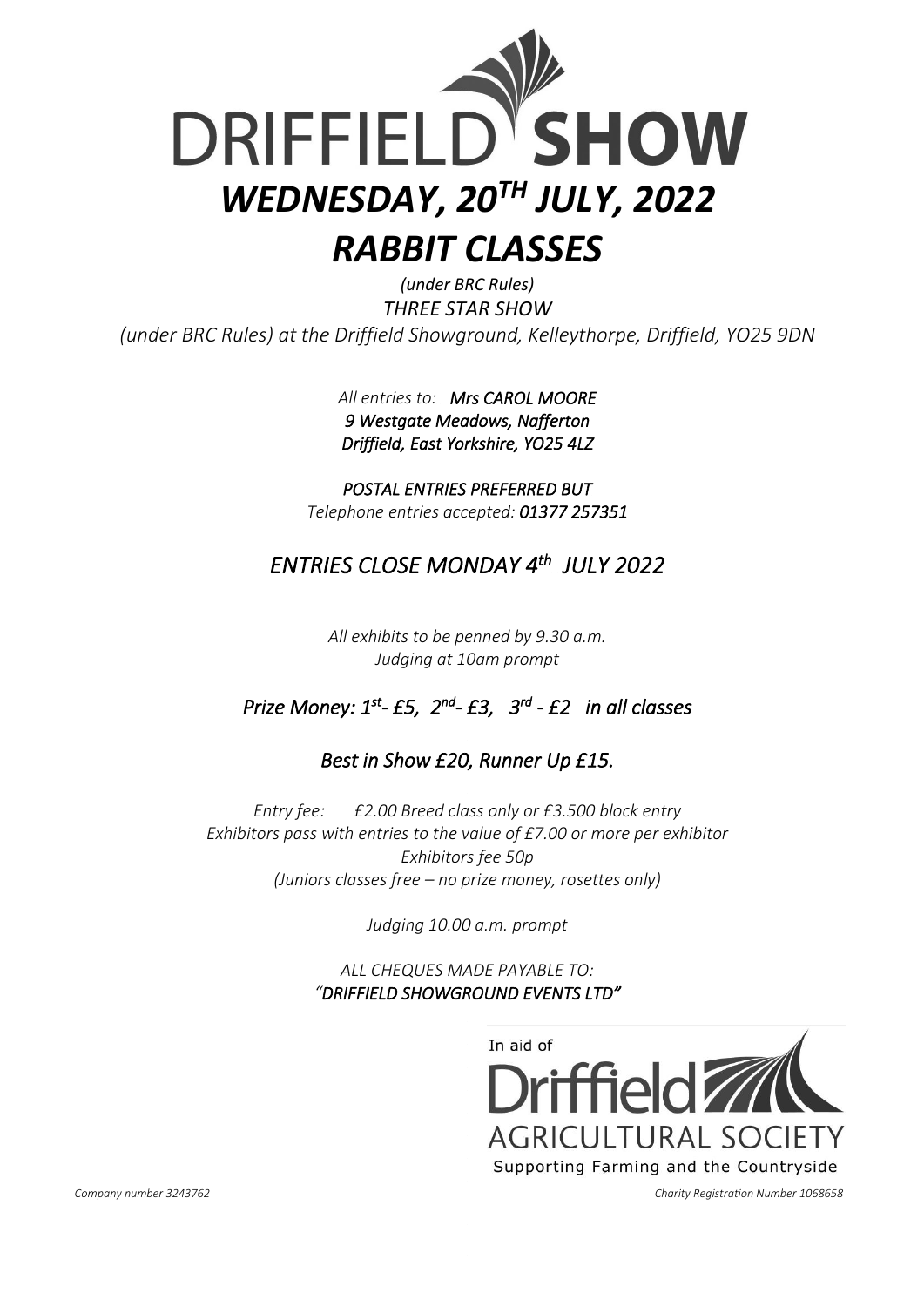#### *LOP & FANCY CLASSES*

*Judge Mr D Medlock*

- *1. Mini Lop REW AD*
- *2. Mini Lop REW U/5*
- *3. Mini Lop AOC Self AD*
- *4. Mini Lop AOC Self U/5*
- *5. Mini Lop Agouti AD*
- *6. Mini Lop Agouti U/5*
- *7. Mini Lop Otter AC AD*
- *8. Mini Lop Otter AC U/5*
- *9. Mini Lop AOC Non Self AD*
- *10. Mini Lop AOC Non Self U/5*
- *11. Dwarf Lop AC Self AD*
- *12. Dwarf Lop Self U/5*
- *13. Dwarf Lop Agouti AD*
- *14. Dwarf Lop Agouti U/5*
- *15. Dwarf Lop AOC AD*
- *16. Dwarf Lop AOC U/5*
- *17. German Lop Agouti Patt AD*
- *18. German Lop Agouti Patt U/5*
- *19. German Lop AOC AD*
- *20. German Lop AOC U/5*
- *21. French Lop Agouti Patt AD*
- *22. French Lop Agouti Patt U/5*
- *23. French Lop AOC AD*
- *24. French Lop AOC U/5*
- *25. AOV Lop AD*
- *26. AOV Lop U/5*
- *27. Lop Challenge AD*
- *28. Lop Challenge U/5*
- *29. Junior Lop AA*
- *30. Dwarf REW AD*
- *31. Dwarf REW U/5*
- *32. Dwarf AOC Self AD*
- *33. Dwarf AOC Self U/5*
- *34. Dwarf Sable AD*
- *35. Dwarf Sable U/5*
- *36. Dwarf Otter AD*
- *37. Dwarf Otter U/5*
- *38. Dwarf Agouti AD*
- *39. Dwarf Agouti U/5*
- *40. Dwarf AOC Agouti Patt AD*
- *41. Dwarf AOC Agouti Patt U/5*
- *42 Dwarf AOC Non Self AD*
- *43 Dwarf AOC Non Self U/5*
- *44 Polish REW AD*
- *45 Polish REW U/5*
- *46 Polish AOC AD*
- *47 Polish AOC U/5*
- *48 Tan Black AD*
- *49 Tan Black U/5*
- *50 Tan AOC AD*
- *51 Tan AOC U/5*
- *52 Dutch Black AD*
- *53 Dutch Black U/4*
- *54 Dutch Blue AD*
- *55 Dutch Blue U/4*
- *56 Dutch St/Br Grey AD*
- *57 Dutch St/Br U/4*
- *58 Dutch Yellow AD*
- *59 Dutch Yellow U/4*
- *60 Dutch AOC AD*
- *61 Dutch AOC U/4*
- *62 English Black/Blue AD*
- *63 English Black/Blue U/5*
- *64 English AOC AD*
- *65 English AOC U/5*
- *66 Him Black AD*
- *67 Him Black U/5*
- *68 Himalayan AOC AD*
- *69 Himalayan AOC U/5*
- *70 Belgian Hare AD*
- *71 Belgian Hare U/5*
- *72 Silver Grey AD*
- *73 Silver Grey U/5*
- *74 Silver AOC AD*
- *75 Silver AOC U/5*
- *76 Harlequin AD*
- *77 Harlequin U/5*
- *78 RV Fancy AD*
- *79 RV Fancy U/5*
- *80 AOV Fancy AD*
- *81 AOV Fancy U/5*
- *82 Fancy Challenge AD*
- *83 Fancy Challenge U/5*
- *84 Junior Fancy AA*

*\*There will be no Rabbits or Cavies offered for sale to the general public within the marquee.*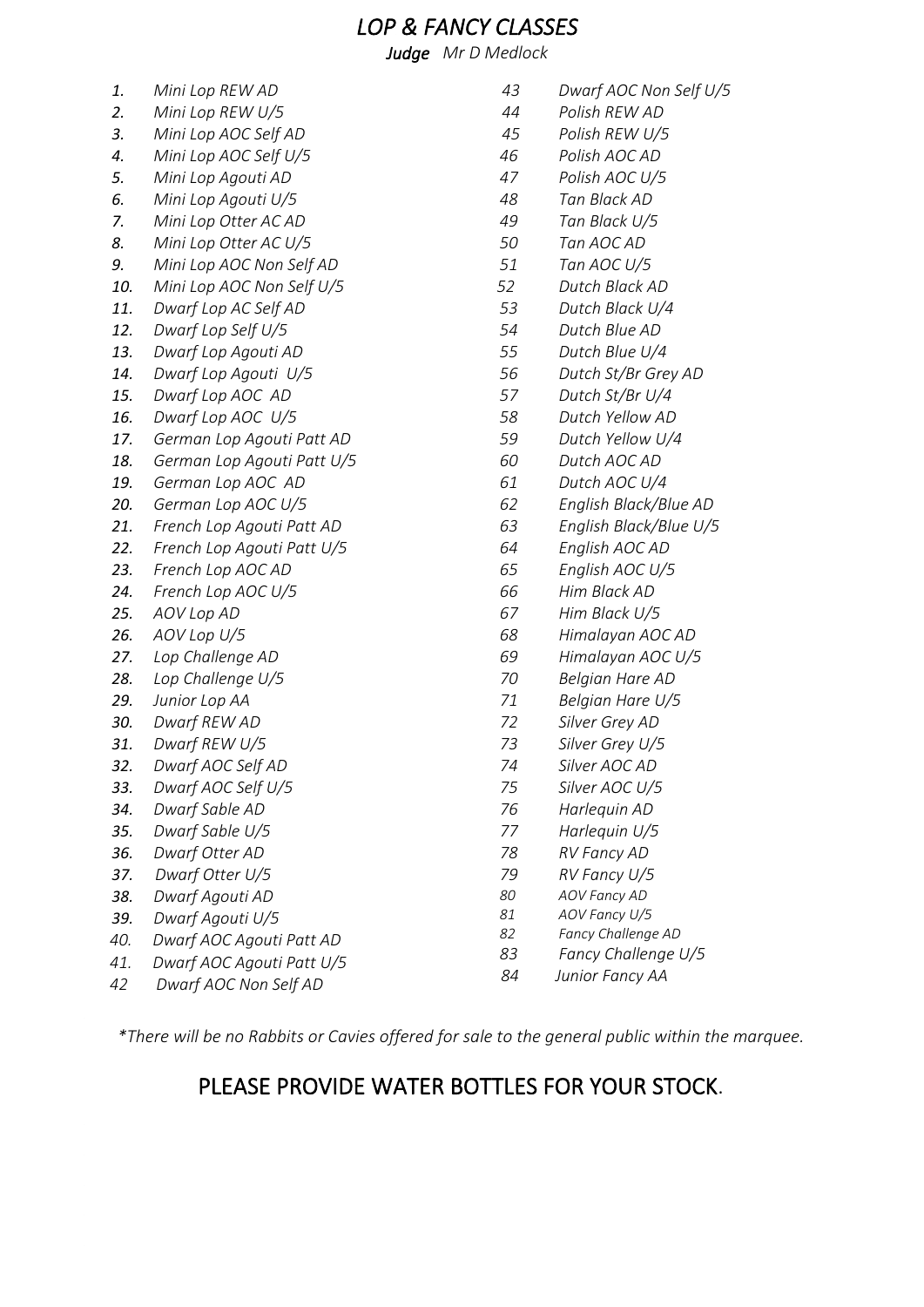*REX CLASSES*

*Judge – Mr E Caulfield*

- *85 Ermine Rex AD 109. Marten Seal Rex AD*
- 
- 
- 
- 
- 
- 
- 
- 
- 
- *96. AOC Non Self Rex U/5*
- *97. Mini Rex Ermine AD*
- *98 Mini Rex Ermine U/5*
- *99 Mini Rex AOC Self AD*
- *100 Mini Rex AOC Self U/5*
- *101 Mini Rex Castor AD*
- *102 Mini Rex Caster U/5*
- *103 Mini Rex AOC N/Self Rex AD*
- *104 Mini Rex AOC N/Self U/5*
- *105 Siamese Seal Rex AD*
- *106 Siamese Seal Rex U/5*
- *107 Siamese Sable Rex AD 108 Siamese Sable Rex U/5*
- 
- *120 Siamese Sable Dark AD 142 Conti Agouti Patt AD*
- 
- *122 Siamese Sable Lt/Med AD 144 Conti AOC AD*
- *123 Siamese Sable Lt/Med U/5 145 Conti AOC U/5*
- *124 Marten Sable Dark AD 146 RV Fur AD*
- *125 Marten Sable Dark U/5 147 RV Fur U/5*
- *126 Marten Sable Lt/Med ADD 148 AOV Fur AD*
- *127 Marten Sable Lt/Med U/5 149 AOV Fur U/5*
- *128 Argente Bleu AD 150 Fur Challenge AD*
- *129 Argente Bleu U/5 151 Fur challenge U/5*
- *130 Argente AOC AD 152 Junior Fur AA*
- 
- 
- 
- 
- *136 Silver Fox AC AD*
- *137 Silver Fox AC U/5*
- *138 Alaska AD*
- *139 Alaska U/5*
- *140 NZ White AD 141 NZ White U/5*
- *86. Ermine Rex U/5 110. Marten Seal Rex U/5*
- *87. Black Rex AD 111. Marten Sable Rex AD*
- *88. Black Rex U/5 112. Marten Seal Rex U/5*
- *89. AOC Self Rex AD 113 Mini Rex Marten S/Sable AD*
- *90. AOC Self Rex U/5 114 Mini Rex Marten S/Sable U/5*
- *91. Otter Rex AD 115 Mini Rex Siamese S/Sable AD*
- *92. Otter Rex U/5 116 Mini Rex Siamese S/Sable U/5*
- *93. Castor Rex AD 117 Rex Challenge AD*
- *94. Castor Rex U/5 118 Rex Challenge U/5*
- *95. AOC Non Self Rex AD 119 Junior Rex AA*

#### *FUR CLASSES*

*Judge – Mr E Caulfield*

- *121 Siamese Sable Dark U/5 143 Conti Agouti Patt U/5*
	-
	-
	-
- *131 Argente AOC U/5 150a Sable Challenge AD*
- *132 Havana AD 151a Sable Challenge U/5*
- *133 Havana U/5 153 Grand Challenge AV AD*
- *134 Chin AD 154 Grand Challenge AV U/5*
- *135 Chin U/5 155 Junior Grand Challenge AA*

#### *SPECIALS*

 *£10 Best Lop £10 Best Rex £10 Best Fancy* 

 *£10 Best Fur £10 Best Junior*

#### ALSO ENTERTAINING NORTHERN AND SCOTTISH SABLE CLUB

*\*There will be no Rabbits or Cavies offered for sale to the general public within the marquee.*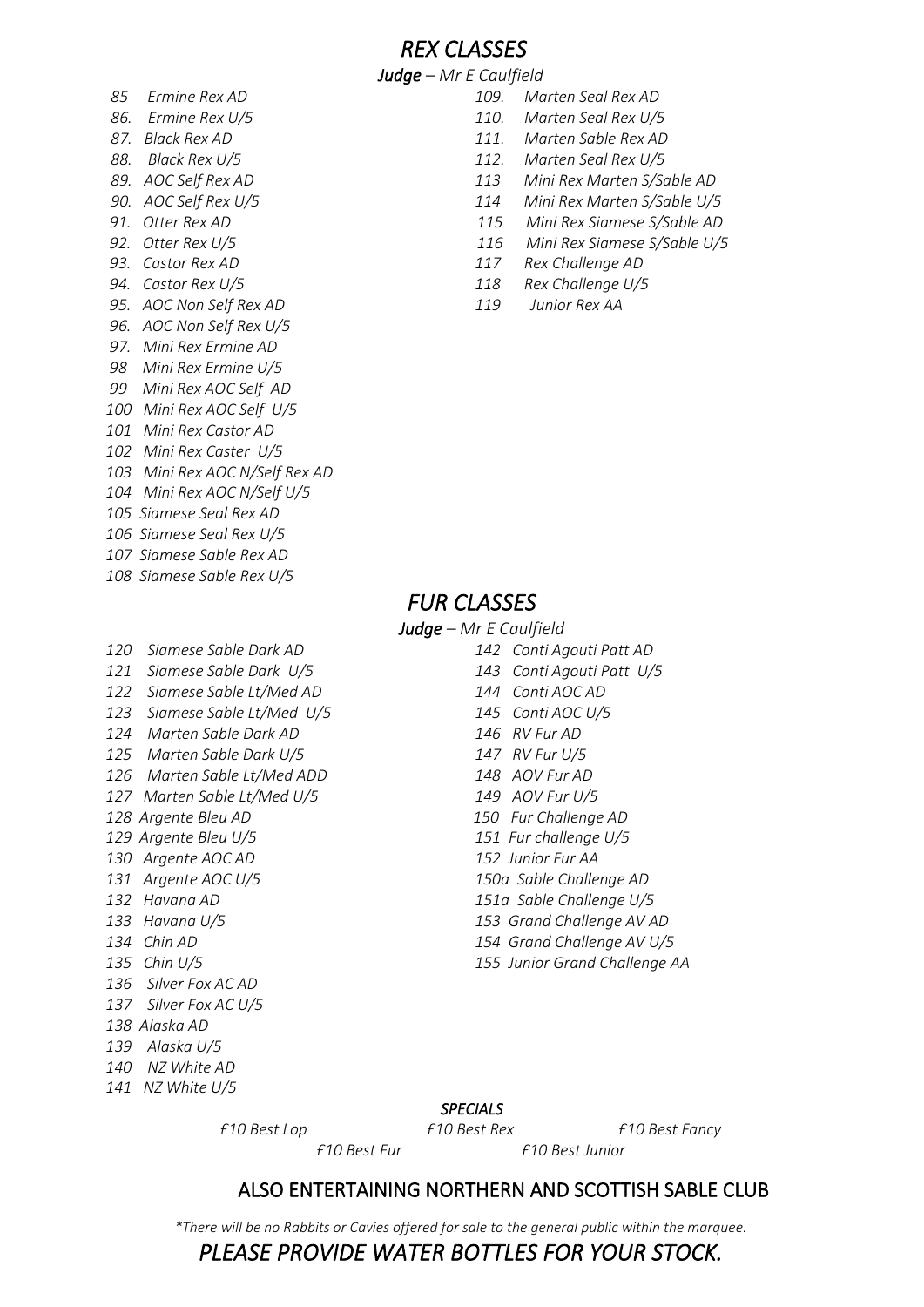# *CAVY CLASSES*

*All entries to: Mrs Carol Moore 9 Westgate Meadows, Nafferton, Driffield, East Yorkshire, YO25 4LZ Entries Close Monday 4 th July, 2022* 

*POSTAL ENTRIES PREFERRED BUT*

*Telephone entries accepted – 01377 257351* 

#### *ALL CHEQUES MADE PAYABLE TO; "DRIFFIELD SHOWGROUND EVENTS LTD"*

*ENTRY FEE £2.00 Breed class only or £3.50 Block entry*

*RV Classes £2.00*

*Junior classes rosettes only.* 

*PRIZE MONEY 1st - £5, 2 nd - £3, 3 rd - £2* 

*Best in Show £20, Runner Up £15* 

*ALL STOCK TO BE PENNED BY 9.30 am JUDGING AT 10.00am prompt*

#### *Judge – Mr R Wearmouth*

| 156.       | Self Black AD             |
|------------|---------------------------|
| 157        | Self Black 5/8            |
| 158        | Self Black U/5            |
| 159        | Self White or Cream AD    |
| <i>160</i> | Self White or Cream 5/8   |
| 161        | Self White or Cream U/5   |
| 162        | Self Pink Eyed Golden AD  |
| 163        | Self Pink Eyed Golden 5/8 |
| 164        | Self Pink Eyed Golden U/5 |
| 165        | Self Lilac or Beige AD    |
| 166        | Self Lilac or Beige 5/8   |
| 167        | Self Lilac or Beige U/5   |
| 168        | <b>AOC Self AD</b>        |
| 169        | AOC Self 5/8              |
| 170        | AOC U/5                   |
| 171        | Self Challenge AD         |
| 172        | Self Challenge 5/8        |
| 173        | Self Challenge U/5        |
| 174        | Junior Self AA            |
| 175        | Abyssinian AD             |
| 176        | Abyssinian 5/8            |
| 177        | Abyssinian U/5            |
| 178        | Crested AD                |
| 179        | Crested 5/8               |
| <i>180</i> | Crested U/5               |
| 181        | Long Hair AD              |
| 182        | Long Hair 5/8             |
| 183        | Long Hair U/5             |

| 184        | Dutch/Tort & White AD     |
|------------|---------------------------|
| 185        | Dutch/Tort & White 5/8    |
| 186        | Dutch/Tort & White U/5    |
| 187        | Himalayan AD              |
| 188        | Himalayan 5/8             |
| 189        | Himalayan U/5             |
| <i>190</i> | Teddy Tri/Bi Colour AD    |
| 191        | Teddy Tri/Bi Colour 5/8   |
| 192        | Teddy Tri/Bi Colour U/5   |
| 193        | Teddy AOC AD              |
| 194        | Teddy AOC 5/8             |
| 195        | Teddy AOC U/5             |
| 196        | AOV Non Self AD           |
| 197        | AOV Non Self 5/8          |
| 198        | AOV Non Self U/5          |
| 199        | Non Self Challenge AD     |
| <i>200</i> | Non Self Challenge 5/8    |
| 201        | Non Self Challenge U/5    |
| 202        | Junior Non Self AA        |
| 203        | Boar AV AA                |
| 204        | Sow AV AA                 |
| 205        | Grand Challenge AV AA     |
| 206        | Guide Standard AA         |
| 207        | New Emerging AA           |
| 208        | Junior Grand Challenge AA |
|            |                           |
|            |                           |

#### *SPECIALS*

*£10 Best Self Cavy £10 Best Non Self Cavy £10 Best Junior*

*\*There will be no Rabbits or Cavies offered for sale to the general public within the marquee.*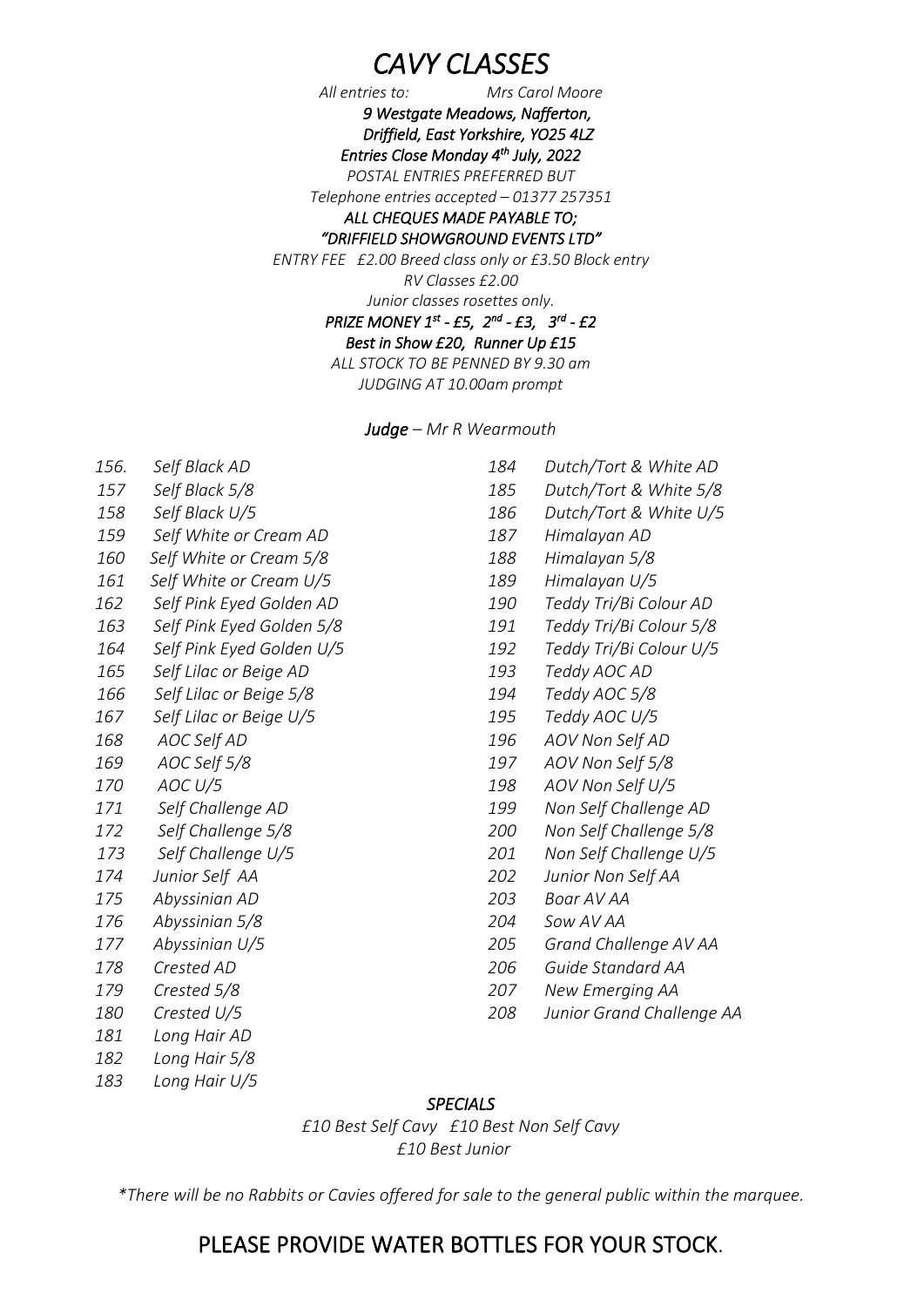# SHOW REGULATIONS

- 1. The ages of exhibits will be calculated to the date fixed for the closing of entries unless otherwise stated.<br>2. All entries to be made in writing to the secretaries and each exhibitor shall sign certificates as shall b
- All entries to be made in writing to the secretaries and each exhibitor shall sign certificates as shall be required by the secretaries at the time of entry. All exhibits must be bona-fide property of the exhibitor at the time of entry.
- But the Committee nevertheless reserve to themselves the right to accept entries up to such a later time as they think fit.
- 3. All Entrance Fees to be paid at the time of entry. No entry will be accepted without payment of the prescribed fee.
- 4. All distance for radius classes shall be measured on the Ordnance Map.
- 5. All exhibits of Poultry, Pigeons and Rabbits must be penned by 9.30am, JUDGING COMMENCES at 10.00am.
- No exhibitors of Poultry, Pigeons, Rabbits etc, will be allowed to remove exhibits from their pens without the permission of a steward. Nor will any exhibitors be allowed to display any form of advertisement on any pens or cages. Any person infringing this rule will be fined for each pen so tampered with and forfeit any prize money, if any awarded. This rule will be strictly enforced.
- 7. In no case will the Society be responsible for the safety of the exhibits or packages, nor for any loss that may occur to them from any cause whatsoever, but every care will be taken.
- 8. In the Fur and Feather section the Committee reserve the right, except in the Champion Classes, to reduce the Prize Money by one third if there are not more than five entries. All claims for Exhibits in Selling Classes etc, must be made to the Secretary before 3.30pm on the day of the Show. A commission of 10% will be charged on all sales. If any exhibit is claimed by 2 or more persons it will be sold by auction on the Showground at 3.45pm. Any amount realised beyond the catalogue price will be divided between the Exhibitor and the Society except in selling classes in which classes the whole of the surplus shall go to the Society.
- 9. Any Person who has given a false certificate or made a false entry shall forfeit any unpaid prize money and shall be disqualified from exhibition at the Society's Shows.
- 10. No person other than appointed Stewards shall be in any Marquee during judging.
- 11. The Fancy Pigeon Section is held under NPA Rules.
- 12. The Committee will not be held responsible for any loss or damage to any exhibits but will use every care for their safety.
- 13. The Judges, whose decision shall be final, will have the power to reserve or reduce the prizes where exhibits shall be considered not to possess sufficient merit, or recommend the addition of extra prizes.
- 14. ENTRIES FOR THE FUR SECTION to be made in writing to CAROL MOORE,

ENTRIES FOR FEATHER SECTION to be made in writing to S ELLERBY

9 Westgate Meadows, Nafferton, Driffield YO25 0RU.

1 The Bungalow, Fox Covert Farm, Wetwang, YO25 9JX

ENTRIES FOR FUR AND FEATHER AND RABBIT SECTIONS CLOSE 4<sup>th</sup> JULY 2022 (postmark) but the Committee nevertheless reserve to themselves the right to accept entries up to such a time as they think fit.

- 15. Disqualifications will ensue in all cases where exhibits are found to have been trimmed, plumage removed or otherwise tampered with, and the entrance fee forfeited.
- 16. The Rabbit Section is held under the British Rabbit Council Rules.<br>17 Any objections in the Fur and Feather Horticulture and Needlew
- Any objections in the Fur and Feather, Horticulture and Needlework Sections must be lodged with the Secretary in writing not later than 3pm on the Show Day, accompanied by a deposit of £50; which will be returned if the objection is upheld.
- 18. If any dispute shall arise or any objection made by the exhibitor or any other person, such dispute or objection shall be settled by the Committee, who may decide upon such evidence as may appear satisfactory to them, and their decision in all matters shall be final and conclusive and not subject to any appeal. The Society also reserves to itself, by its Committee and in addition to any other provision contained in these rules, the right to refuse or cancel any entries or classes and prohibit exhibition of entries, as the Committee may deem expedient.
- 19. Entries from any person expelled from any other Show will not be accepted.
- 20. Entries to the value of £7 or over entitle Exhibitors to free Exhibitor's pass. Also this year a special Car Park adjacent to the Marquees will be limited to Exhibitors bearing Exhibitor's Car Park Tickets which can be obtained when sending entries to the value of £7 or more.

Mrs CAROL MOORE

*Fur Section Secretary Feather Section Secretary* 9 Westgate Meadows **1 The Bungalow, Fox Covert Farm,**<br>
Nafferton, Driffield **Nation**Nafferton, Driffield **Nation Nation Nation Nation Nation Nation Wetwang**, Driffield. Wetwang, Driffield.

*\*There will be no Rabbits or Cavies offered for sale to the general public within the marquee.*